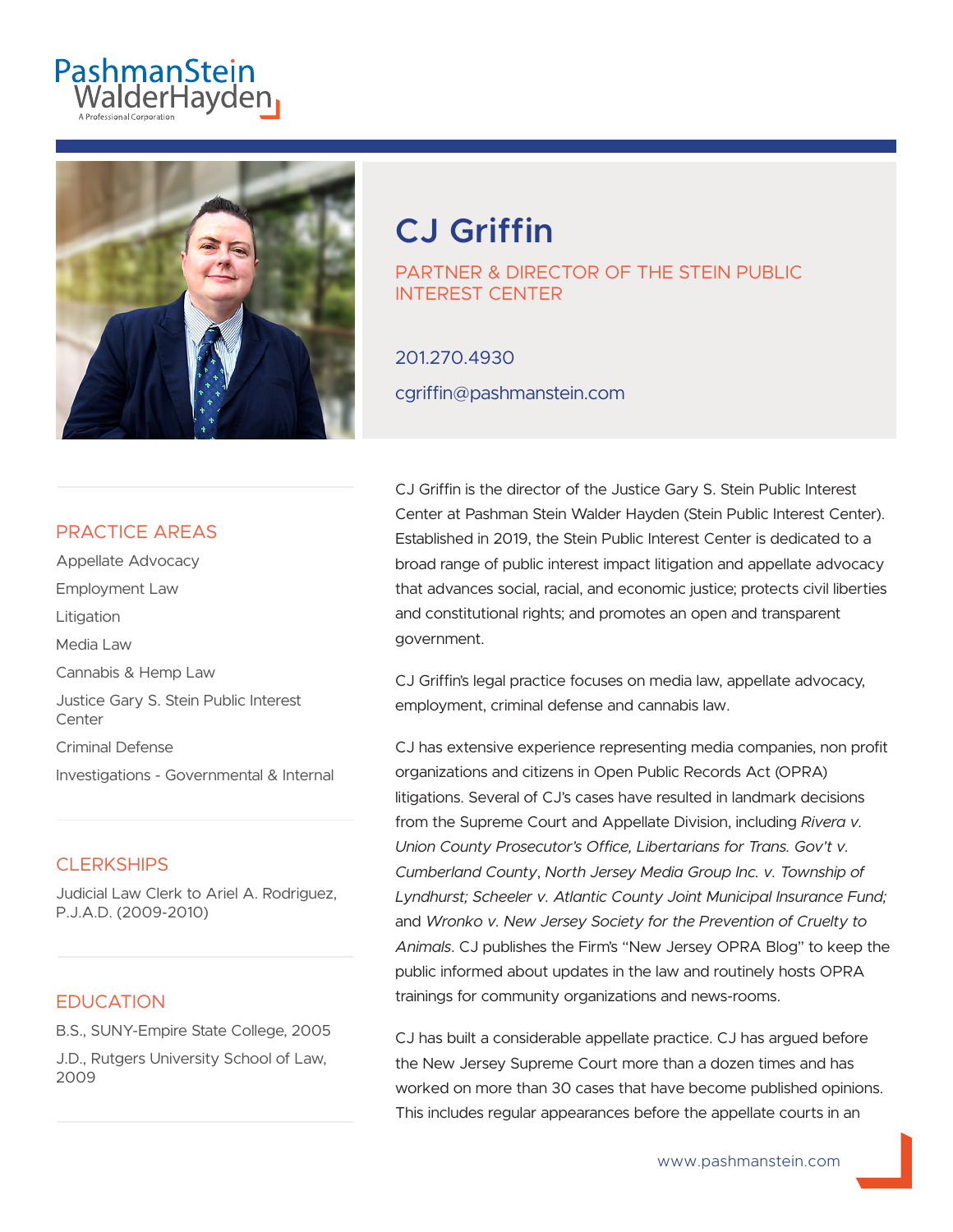

Bar Association. In 2018, the *New Jersey Law Journal* awarded the Firm a Litigation Department of the Year Award for its appellate work, primarily in the OPRA field.

## Honors & Awards

PashmanStein

unitatiocen.<br>ValderHayden<sub>i</sub>

- Association of Criminal Defense Lawyers of New Jersey, Honorable Lawrence A. Whipple Memorial Award, 2022
- Named in the top 10 on Insider NJ's 2021 Insider Out 100 LGBTQ Power List
- Partners for Women and Justice, "Partner in Justice Award," 2021
- New Jersey Law Journal, Attorney of the Year Finalist, 2020
- Star Ledger, "20 New Jerseyans to Watch in 2020"
- National Law Journal, "2019 Litigation Trailblazer"
- Senator Loretta Weinberg's "Women's Power List", 2019-2021
- InsiderNJ, "Insider 100: Cannabis Power List," 2021 & 2019
- Databird's Research Journal, "250 Cannabis Law Experts" List, 2018
- InsiderNJ, "Insider 100 LGBT Power" List, 2018-2020
- New Jersey Bar Association, Young Lawyer's Division--Professional Achievement Award, 2017
- New Jersey Law Journal, Attorney of the Year Finalist, 2018 & 2020
- Selected for inclusion in the list of New Jersey Super Lawyers, 2020-2022
- Selected for inclusion in the list of New Jersey Super Lawyers, Rising Star, 2013-2019

The Super Lawyers list is issued by Thomson Reuters. A description of the selection methodology can be found at http://www.superlawyers.com/about/selection\_process.html.

The *New Jersey Rising Star* list is issued by Thomson Reuters. A description of the selection methodology can be found at http://www.superlawyers.com/about/selection\_process.html.

The Insider 100: Cannabis Power List is issued by Insider NJ. A description of the selection methodology can be found at https://www.insidernj.com/2021-insider-cannabis-power/.

No aspect of this advertisement has been approved by the Supreme Court of New Jersey.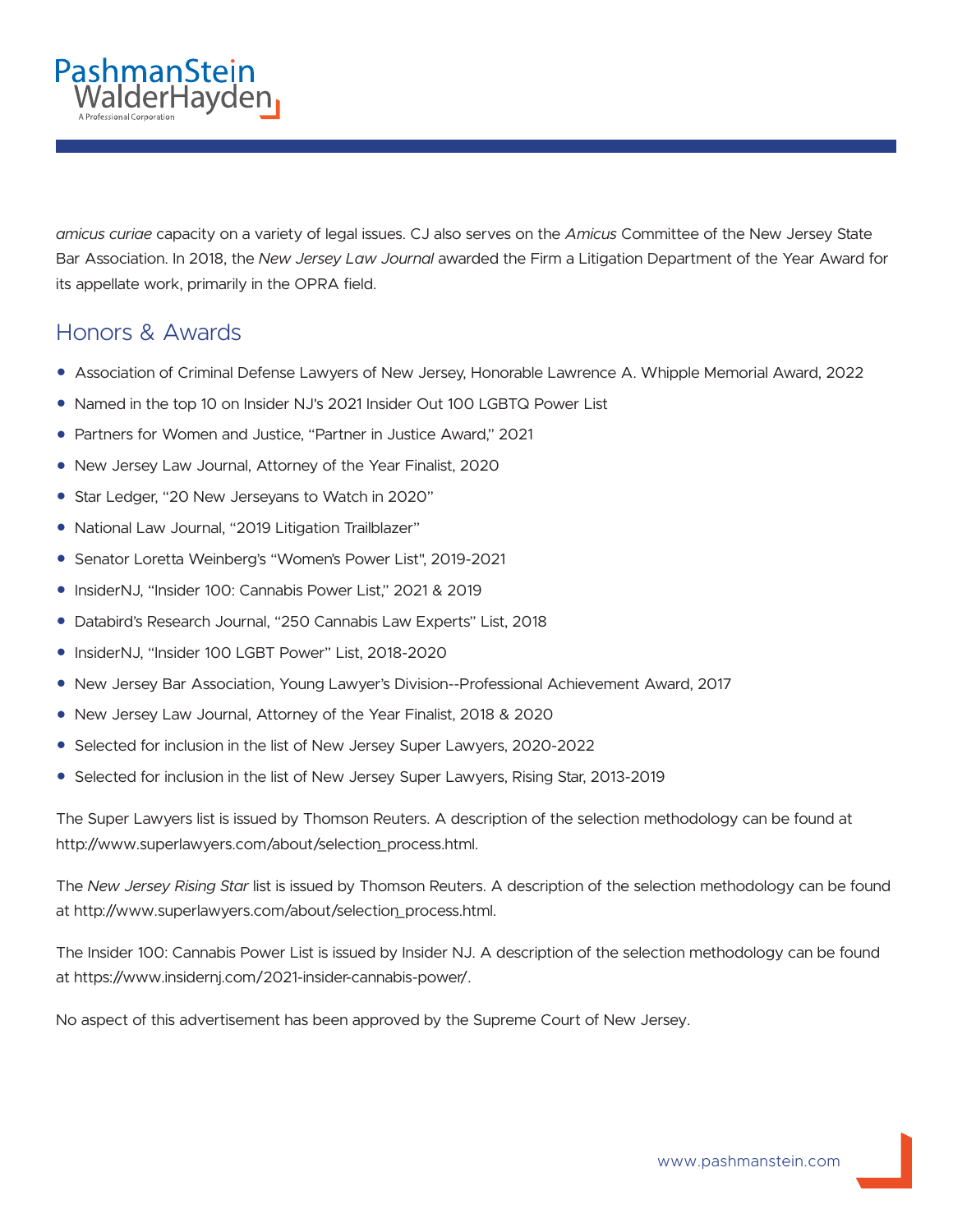## PashmanStein valderHayden

## Community & Professional Associations

- ACLU-NJ, Board of Trustees, Vice President (2016-Present)
- New Jersey State Bar Association, 2009-Present
	- Media Law Committee, Co-Chair, 2018-current
	- LGBT Rights Section, Chair, 2015; Member, current
	- Bylaws & Resolutions Committee, 2018-current
	- *Amicus* Committee, 2018-current
- Association of Criminal Lawyers of New Jersey, 2020-present
	- Police Accountability Committee, 2020-Present
- New Jersey Law Journal's Young Lawyers Advisory Board, Former Member

## Bar Admissions

New Jersey

New York

### Court Admissions

- U.S. District Court, District of New Jersey
- U.S. Court of Appeals, Third Circuit
- U.S. Court of Appeals, D.C. Circuit
- U.S. Supreme Court

### Important Cases

- *Rivera v. Union County Prosecutor's Office,* \_\_ N.J. \_\_ (2022)
- *Libertarians for Trans. Gov't v. Cumberland County*, 250 N.J. 46 (2022)
- *State v. Andujar*, \_\_ N.J. \_\_ (2021)
- *In re Attorney Gen. Law Enf't Directive* Nos. 2020-5 & 2020-6, 246 N.J. 462 (2021)
- *Gannett Satellite Info. Network, LLC v. Twp. of Neptune*, \_\_ N.J. Super. \_\_ (App. Div. 2021)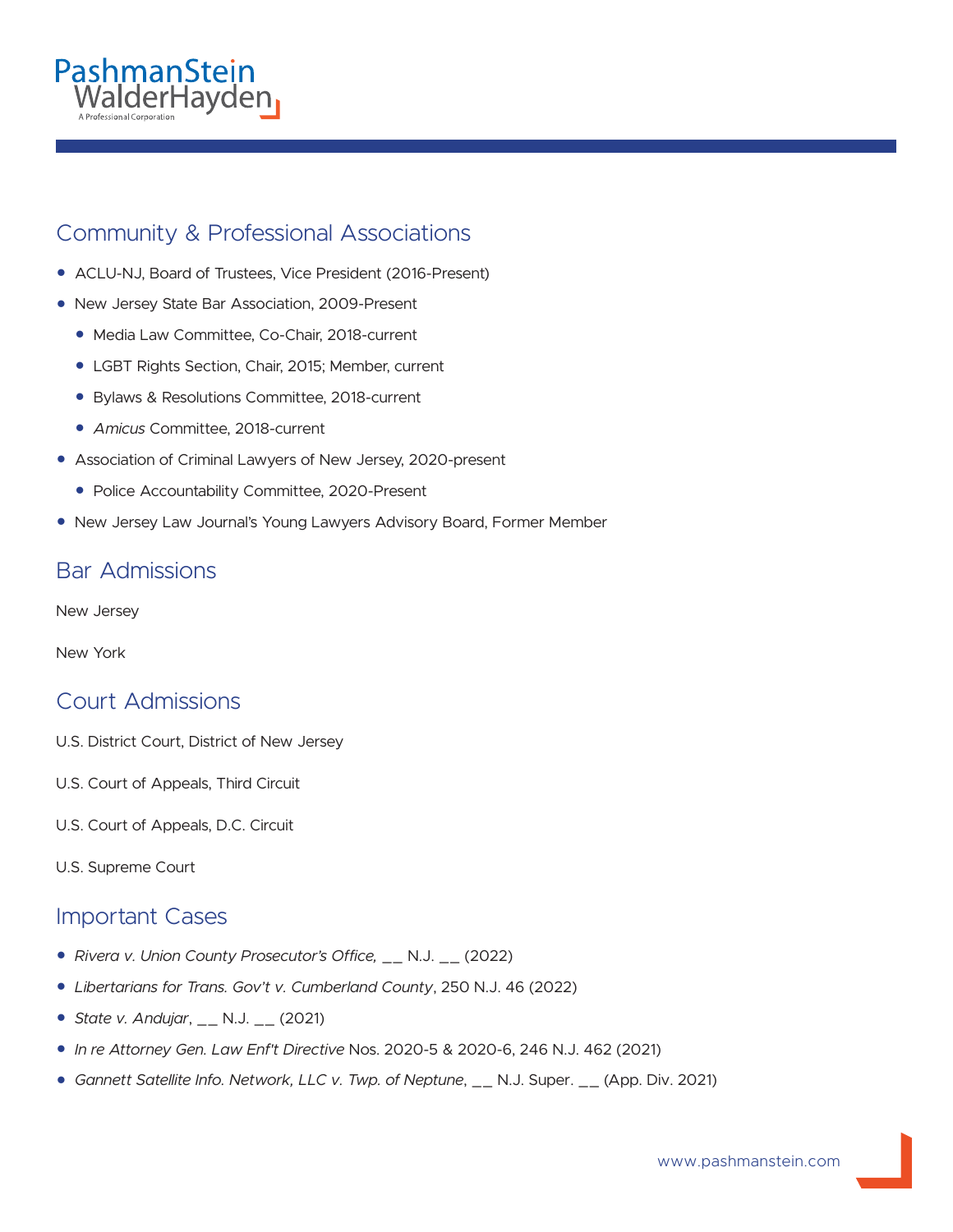

- *State v. Lopez-Carrera*, 245 N.J. 596 (2021)
- State v. Garcia, 245 N.J. 412 (2021)
- *In re Attorney Gen. Law Enf't Directive* Nos. 2020-5 & 2020-6, A-3950-19T4, 465 N.J. Super. 111 (App. Div. 2020)
- *Libertarians for Trans. Gov't v. Cumberland County*, 465 N.J. Super. 11 (App. Div. 2020), certif. granted, 245 N.J. 38 (2021) (pending)
- *Fraternal Order of Police, Newark Lodge No. 12 v. City of Newark*, 244 N.J. 75 (2020)
- *State v. Courtney*, 243 N.J. 77 (2020)
- *State v. Greene*, 242 N.J. 530 (2020)
- ● *Friedman v. Martinez*, 242 N.J. 449 (2020)
- *State v. J.V.*, 242 N.J. 432 (2020)
- *State v. Shaw*, 241 N.J. 223 (2020)
- *Wild v. Carriage Funeral Holdings Inc.*, 241 N.J. 285 (2020)
- *Digital First Media v. Ewing Twp.*, 462 N.J. Super. 389 (App. Div. 2020)
- *State v. Trinidad*, 241 N.J. 425 (2020)
- ● *L.R. v. Camden City Pub. Sch. Dist.*, 238 N.J. 547 (2019)
- *Correa v. Grossi*, 458 N.J. Super. 571 (App. Div. 2019)
- *Piscitelli v. City of Garfield Zoning Bd.*, 237 N.J. 333 (2019)
- *Petro-Lubricant Testing Labs, Inc. v. Asher Adelman*, 233 N.J. 236 (2018)
- *Scheeler v. Atl. Cty. Mun. Joint Ins. Fund*, 454 N.J. Super. 621 (App. Div. 2018)
- *N. Jersey Media Group Inc. v. Twp. of Lyndhurst,* 229 N.J. 541 (2017)
- *Wronko v. N.J.S.P.C.A.*, 453 N.J. Super. 73 (App. Div. 2018)
- *Brennan v. Bergen Cnty Prosecutor's Office*, 223 N.J. 330 (2018)
- ● *Paff v. Ocean Cty. Prosecutor's Offic*e, 235 N.J. 1 (2018)
- *Kean Federation of Teachers v. Morel*, 233 N.J. 566 (2018)
- *Libertarians for Transparent Gov't v. Gov't Records Council*, 453 N.J. Super. 83 (App. Div. 2018)
- *In re New Jersey Firemen's Ass'n*, 230 N.J. 258 (2017)
- *N. Jersey Media Grp. Inc. v. Office of Gov.*, 451 N.J. Super. 282 (App. Div. 2017)
- *State v. Bacome*, 228 N.J. 94 (2017)